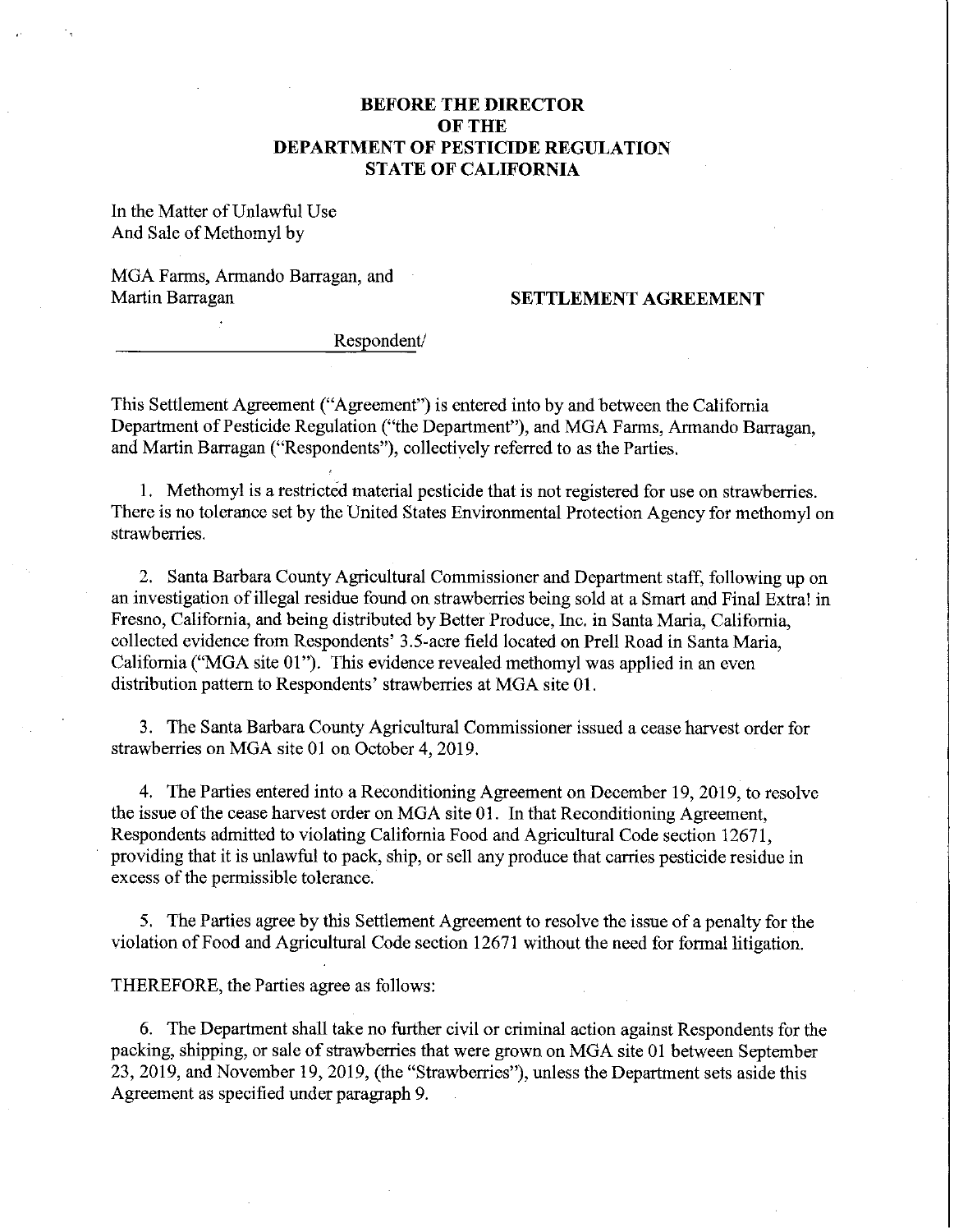MGAFarms Armando Barragan Martin Barragan Page 2

7. Respondents shall pay the Department \$[5,000.00](https://5,000.00) in installments as a civil penalty, payable by check **made out to "Cashier, Department of Pesticide Regulation,"** and mailed to:

> c/o Kristen Mitsu Driskell, Staff Attorney Office of Legal Affairs Department of Pesticide Regulation 1001 I Street, P.O. Box 4015 Sacramento, California 95812-4015

Payments are due as scheduled below:

| <b>Amount Due</b> | Date Due:        | Late if received after: |
|-------------------|------------------|-------------------------|
| \$2,500.00        | December 1, 2020 | December 30, 2020       |
| \$2,500.00        | July 1, 2021     | July 30, 2021           |

8. This Agreement constitutes the entire understanding between the Parties, is not intended to benefit or obligate any third party, and fully supersedes all prior written or oral negotiations between the Parties. This Agreement does not affect any action the Santa Barbara County Agricultural Commissioner may take with respect to violations associated with the application of methomyl on Barrera site 02. This Agreement has no effect on the Reconditioning Agreement previously entered into between the Parties.

9. This Agreement binds Respondents and their successors and assignees, and the Department and any successor agency that may have responsibility for and jurisdiction over the subject matter of this settlement.

10. If any payment is more than 30 days late without obtaining a written extension of time from the Department, the entire remaining balance becomes immediately due. In addition, if the Attorney General files a civil action to enforce this Agreement, Respondents will pay all costs of investigating and prosecuting the action, including expert fees, reasonable attorneys' fees, and costs, in the event the Department is determined to be the prevailing party.

11. This Agreement tolls the statute oflimitations relative to any violation covered by this Agreement and upon breach of any terms of this Agreement, at the discretion of the Department it becomes null and void, and the Department may take action concerning that violation.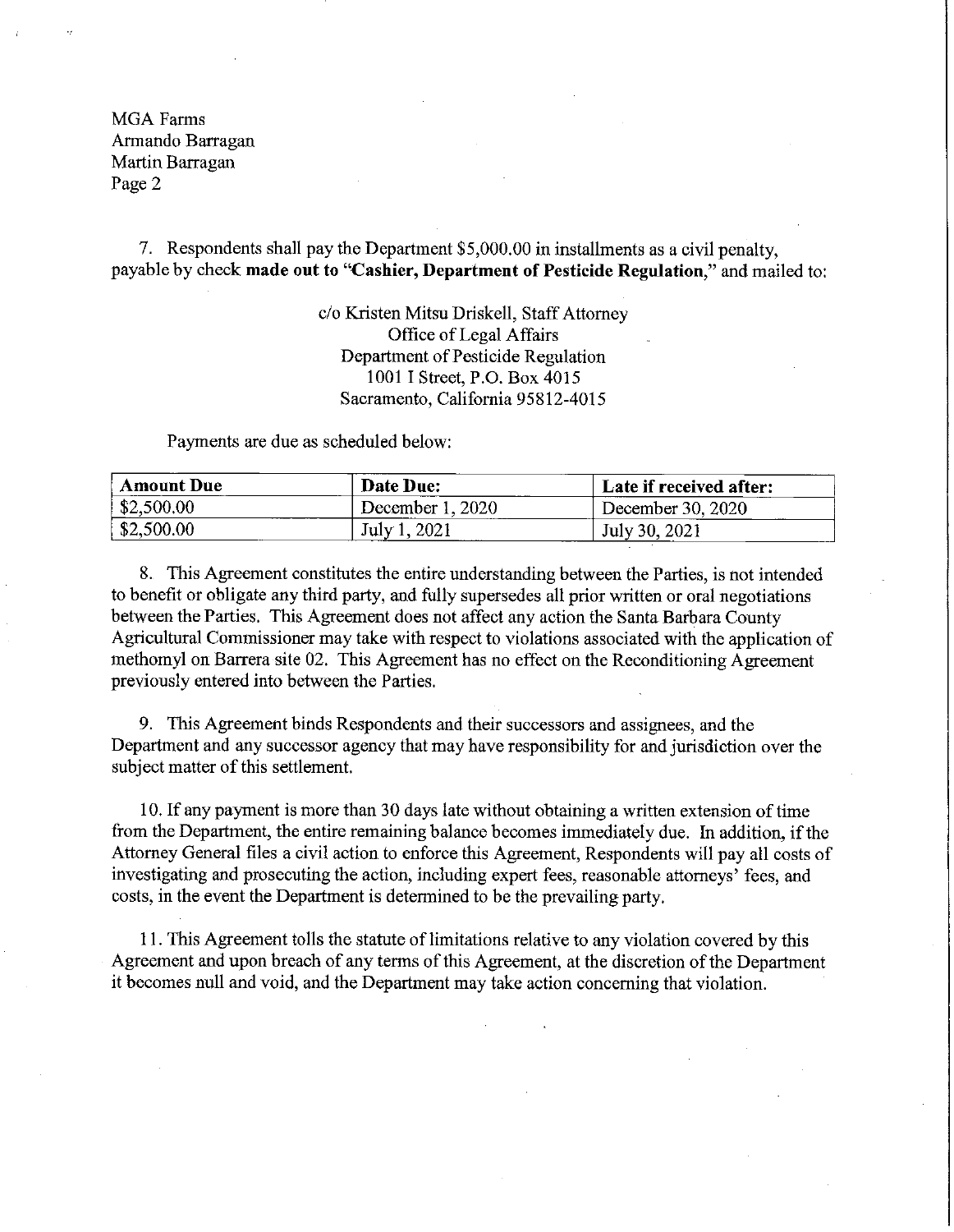MGA Farms Armando Barragan Martin Barragan Page 3

12. Each person who signs this Agreement affinns that he or she has the authority to bind that Party.

Executed by:

Val Dolcini, Director Department of Pesticide Regulation

Annando Barragan

**MGA** Farms

Barragan

MGA Farms Martin Barragan

on *Z/Z-f*  at Sacramento, California , 2020

on  $2.20 - 2000$ , 2020

at <u>Sharty</u> Maria CA. (City and State)

on  $2 - 120 - 12020$ at <u>Santa</u> Maria Calcity and State)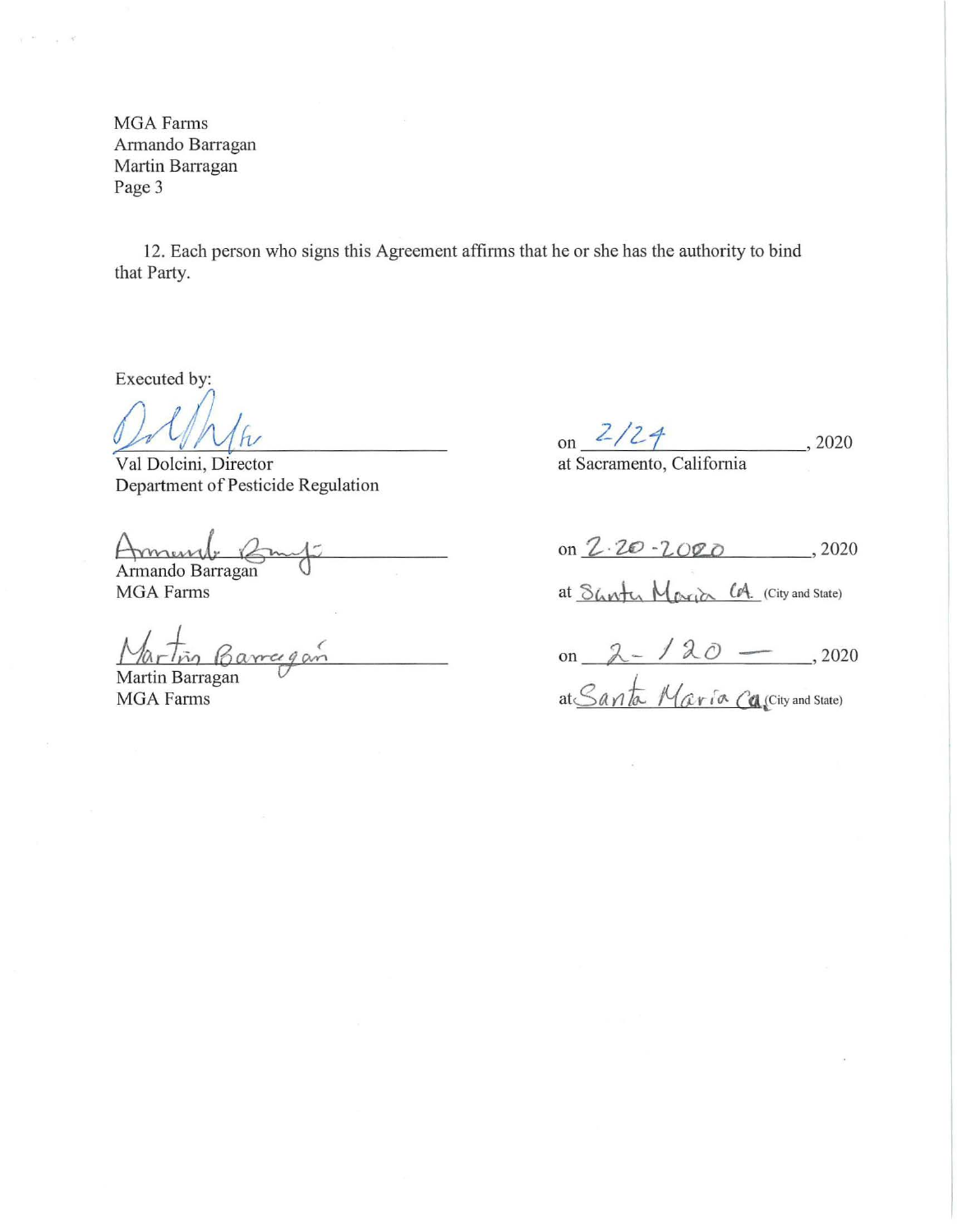## **BEFORE THE DIRECTOR OFTHE DEPARTMENT OF PESTICIDE REGULATION STATE OF CALIFORNIA**

In the Matter of Unlawful Use And Sale of Methomyl by

Santos Barrera

### **SETTLEMENT AGREEMENT**

Respondent/

This Settlement Agreement ("Agreement") is entered into by and between the California Department of Pesticide Regulation ("the Department"), and Santos Barrera'("Respondent"), collectively referred to as the Parties.

1. Methomyl is a restricted material pesticide that is not registered for use on strawberries. There is no tolerance set by the United States Environmental Protection Agency for methomyl on strawberries.

2. On September 23, 2019, in the course of the Department's routine produce residue sampling program under Food and Agricultural Code section 12581, the Department discovered methomyl residue on strawberries at Smart and Final Extra!, located at 3330 **W.** Shaw Avenue, Fresno, California.

3. Further investigation revealed that Respondent was the source of the strawberries with the methomyl residue.

4. The Santa Barbara County Agricultural Commissioner and Department staff investigated the illegal residue and collected evidence from Respondent's 7.5-acre field located on Prell Road in Santa Maria, California (Barrera site 02). This evidence revealed that methomyl was applied to Respondent's strawberries on the western  $5.5$  acres at Barrera site  $02$ .

5. The Santa Barbara County Agricultural Commissioner issued a cease harvest order for strawberries on Barrera site 02 on October 1, 2019.

6. Respondent admits to violating California Food and Agricultural Code section 12671, providing it is unlawful to pack, ship, or sell any produce that carries pesticide residue in excess of the permissible tolerance.

7. The Parties agree by this Agreement to resolve this matter without the need for formal litigation.

THEREFORE, the Parties agree as follows: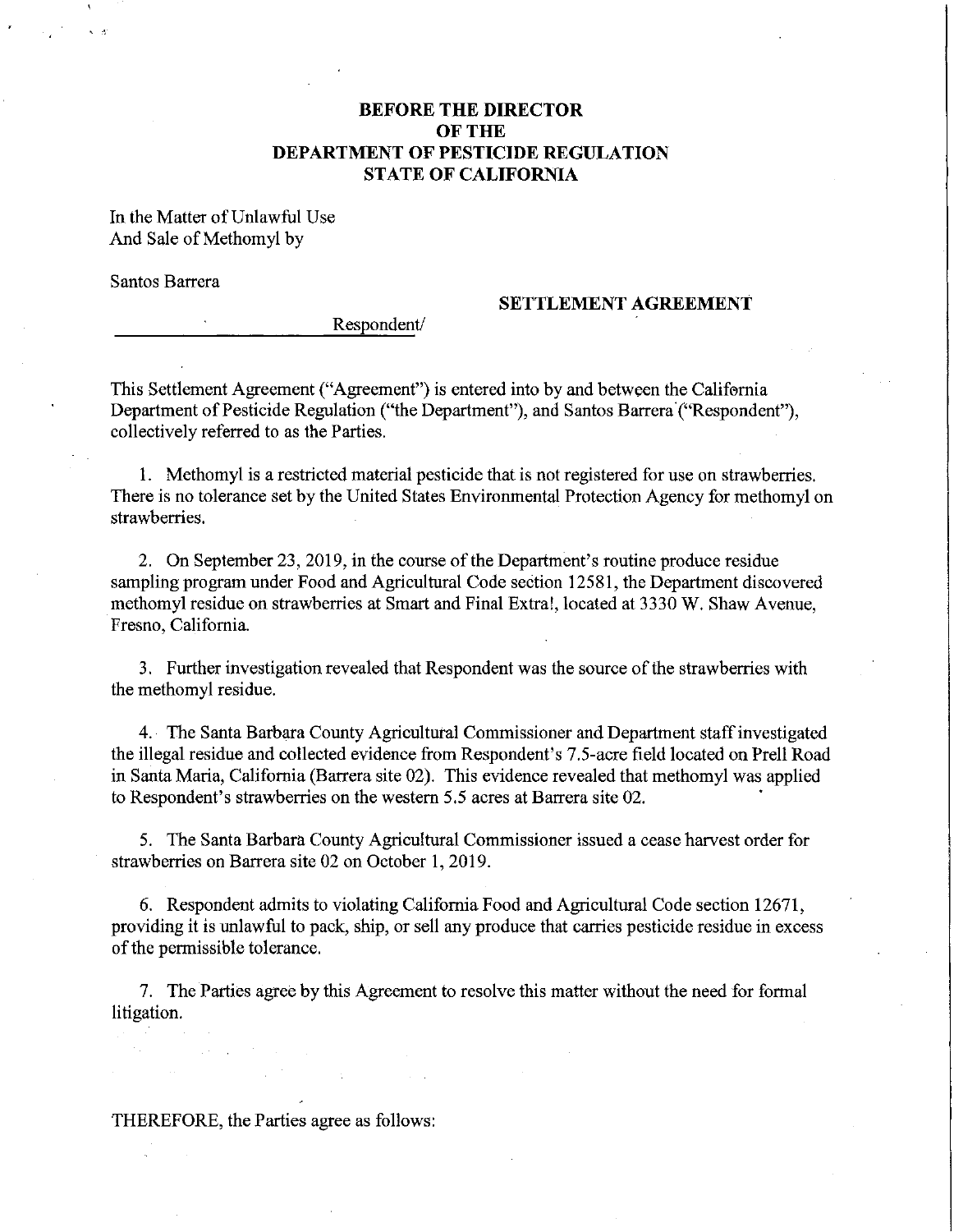Santos Barrera Page 2

8. The Department shall take no further civil or criminal action against Respondent for the packing, shipping, or sale of strawberries that were grown on Barrera site 02 between September 23, 2019, and November 19, 2019, (the "Strawberries"), unless the Department sets aside this Agreement as specified under paragraph 10.

9. Respondent shall pay the Department \$[15,000.00](https://15,000.00) in installments as a civil penalty, payable by check **made out to "Cashier, Department of Pesticide Regulation,"** and mailed to:

> c/o Kristen Mitsu Driskell, Staff Attorney Office of Legal Affairs Department of Pesticide Regulation 1001 I Street, P.O. Box 4015 Sacramento, California 95812-4015

Payments are due as scheduled below:

| <b>Amount Due</b>     | Date Due:         | Late if received after: |
|-----------------------|-------------------|-------------------------|
| $\frac{$3,500.00}{ }$ | December 15, 2020 | January 14, 2021        |
| $\vert$ \$11,500.00   | December 15, 2021 | January 15, 2022        |

10. Respondent agrees that he will not pack, ship, or sell in California any strawberries carrying illegal pesticide residue. Should the Department discover that Respondent has packed, shipped, or sold any strawberries carrying illegal pesticide residue (a) the Department may set aside this Agreement and proceed with action against Respondent, and (b) Respondent agrees to waive his right to a hearing under California Food and Agricultural Code section 12648(c) and immediately destroy the remaining strawberries in his custody, possession, or control, under the supervision of Department staff or its designee.

11. This Agreement constitutes the entire understanding between the Parties, is not intended to benefit or obligate any third party, and fully supersedes all prior written or oral negotiations between the Parties. This Agreement does not affect any action the Santa Barbara County Agricultural Commissioner may take with respect to violations associated with the application of methomyl on Barrera site 02.

12. This Agreement binds Respondent and his successors and assignees, and the Department and any successor agency that may have responsibility for and jurisdiction over the subject matter of this settlement.

13. If any payment is more than 30 days late without obtaining a written extension oftime from the Department, the entire remaining balance becomes immediately due. In addition, if the Attorney General files a civil action to enforce this Agreement, Respondent will pay all costs of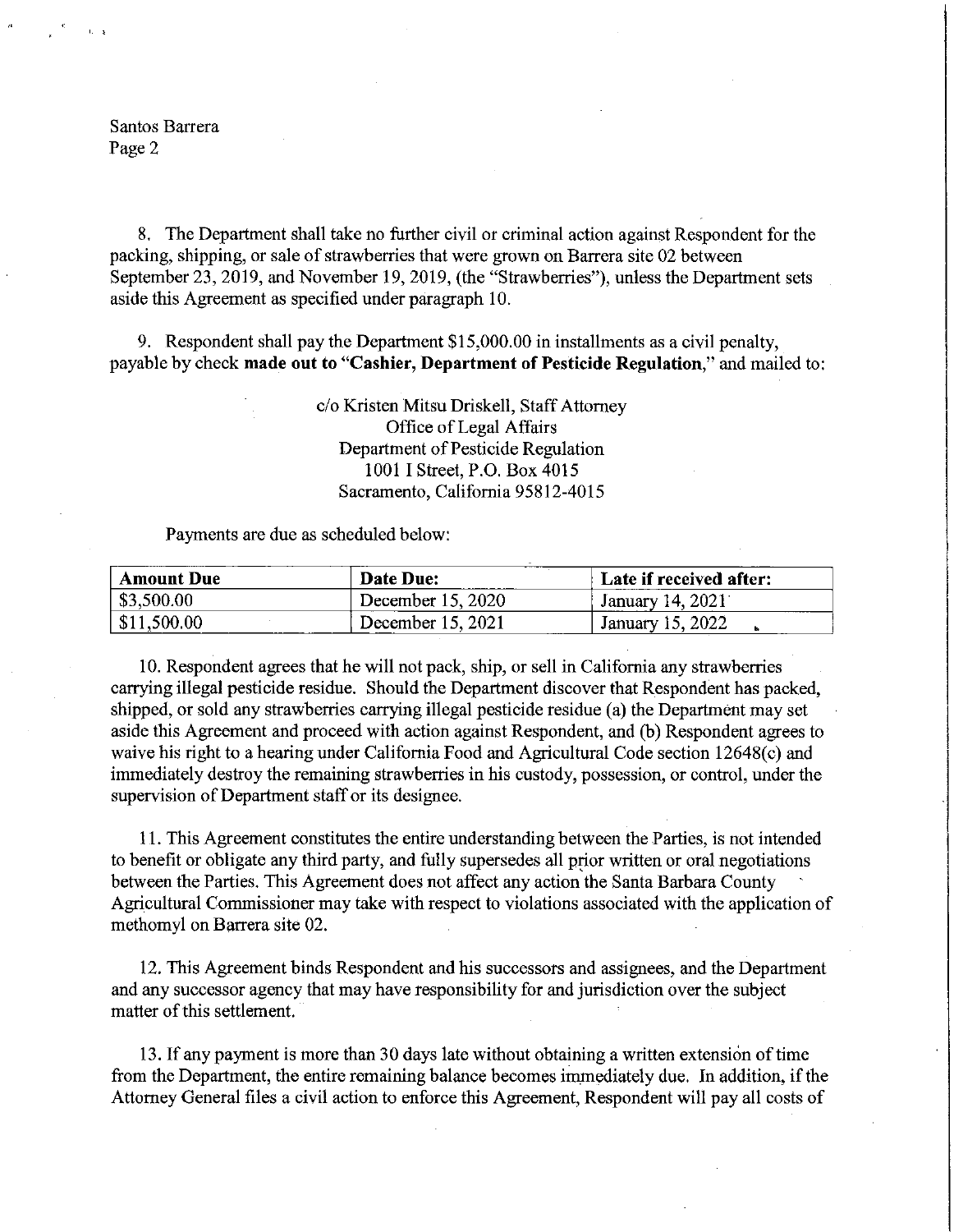Santos Barrera Page 3

investigating and prosecuting the action, including expert fees, reasonable attorneys' fees, and costs, in the event the Department is determined to be the prevailing party.

14. This Agreement tolls the statute of limitations relative to any violation covered by this Agreement and upon breach of any terms of this Agreement, at the discretion of the Department it becomes null and void, and the Department may take action concerning that violation.

15. Each person who signs this Agreement affitms that he or she has the authority to bind that Party.

Executed by:

Val Dolcini, Director at Sacramento, California Department of Pesticide Regulation Val Dolcini, Director

 $800B1-$ 

Santos Barrera

 $\rho$  on  $\frac{2}{\sqrt{2}}$ *1*  $\frac{1}{2}$   $\frac{2020}{20}$ 

on  $\frac{60}{20}$ 

at Soon for Monta Chicity and State)

*to* -so::n */-if* ~~,\_ ~17-?ne 6S *f-e.* ~W'l'y-dO *fbr9t.,{}* Re si bi <del>et di</del> uno viomada portele Foro de Luci correare fre sentendo al estodo de colifornia del control de lestísidos. a disferido me que ne sito bon mí Firma le dive que no esto dode acuerdo con la se Forma de Passo que esto escrito en este Pagel-'/ *ell,,,,* ¢f*j,~*o tf/ve *7/()* /\1f *f,-evfvf{)(PV fve /() ~7J/*t!P *fc.;e f~?/'o-¢* er(}'- <sup>J</sup>',1/ *Fft?'IOv* y *{Iv* l *t0vl* M~ *m~fl; de /().S f* g.,,*!,() ~,r710 Po* **~tL-** */J~(PT'/ef* \_ MI FITTIN i Jan a esperar y que podias pasar les con Forme pudiera. ego Firme la llamada laregibi abs 10:18 Am en el dia Jueves. que elles Me 16an a estera. Il 100100010500105 Lon Forme pudiera<br>Poreso Firme la llamada laresibi abs Lo: 18.Am en el dia Jueves  $\frac{1}{100}$  and  $\frac{1}{100}$  es (714) 279-7033 gracio-atentomente sontes barrera